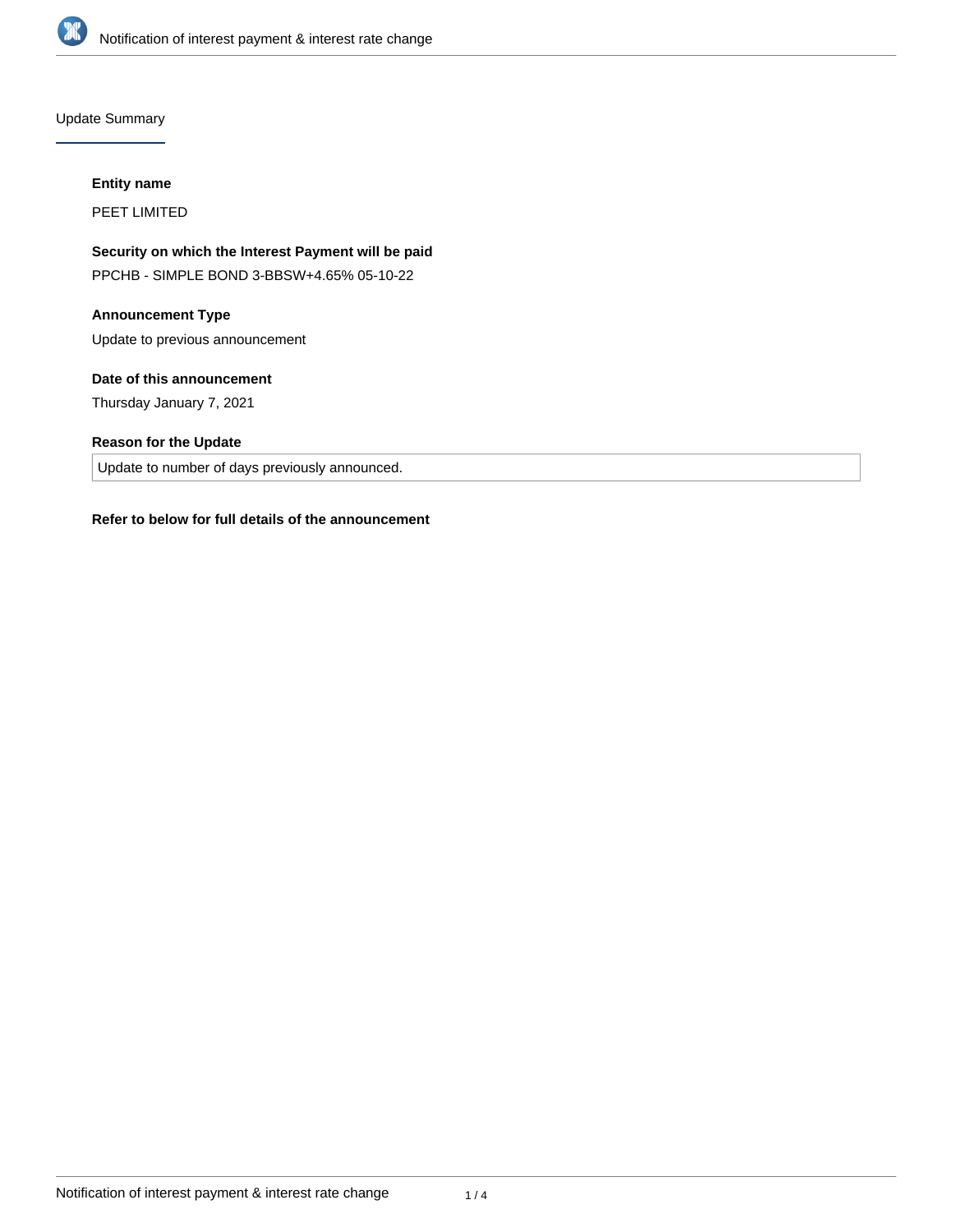

Announcement Details

Part 1 - Entity and announcement details

#### **1.1 Name of +Entity**

PEET LIMITED

# **1.2 Registered Number Type** ABN

**Registration Number**

56008665834

**1.3 ASX issuer code**

PPC

### **1.4 The announcement is**

Update/amendment to previous announcement

#### **1.4a Reason for update to a previous announcement**

Update to number of days previously announced.

# **1.4b Date of previous announcement(s) to this update**

Thursday January 7, 2021

# **1.5 Date of this announcement**

Thursday January 7, 2021

### **1.6 ASX +Security Code for Interest Payment**

PPCHB

### **ASX +Security Description**

SIMPLE BOND 3-BBSW+4.65% 05-10-22

Part 2A - Interest period dates and interest payment details

**2A.1 Payment date** Tuesday April 6, 2021

**2A.3 Ex-Date** Thursday March 25, 2021 **2A.2 +Record Date** Friday March 26, 2021

**2A.4 First day of payment period** Tuesday January 5, 2021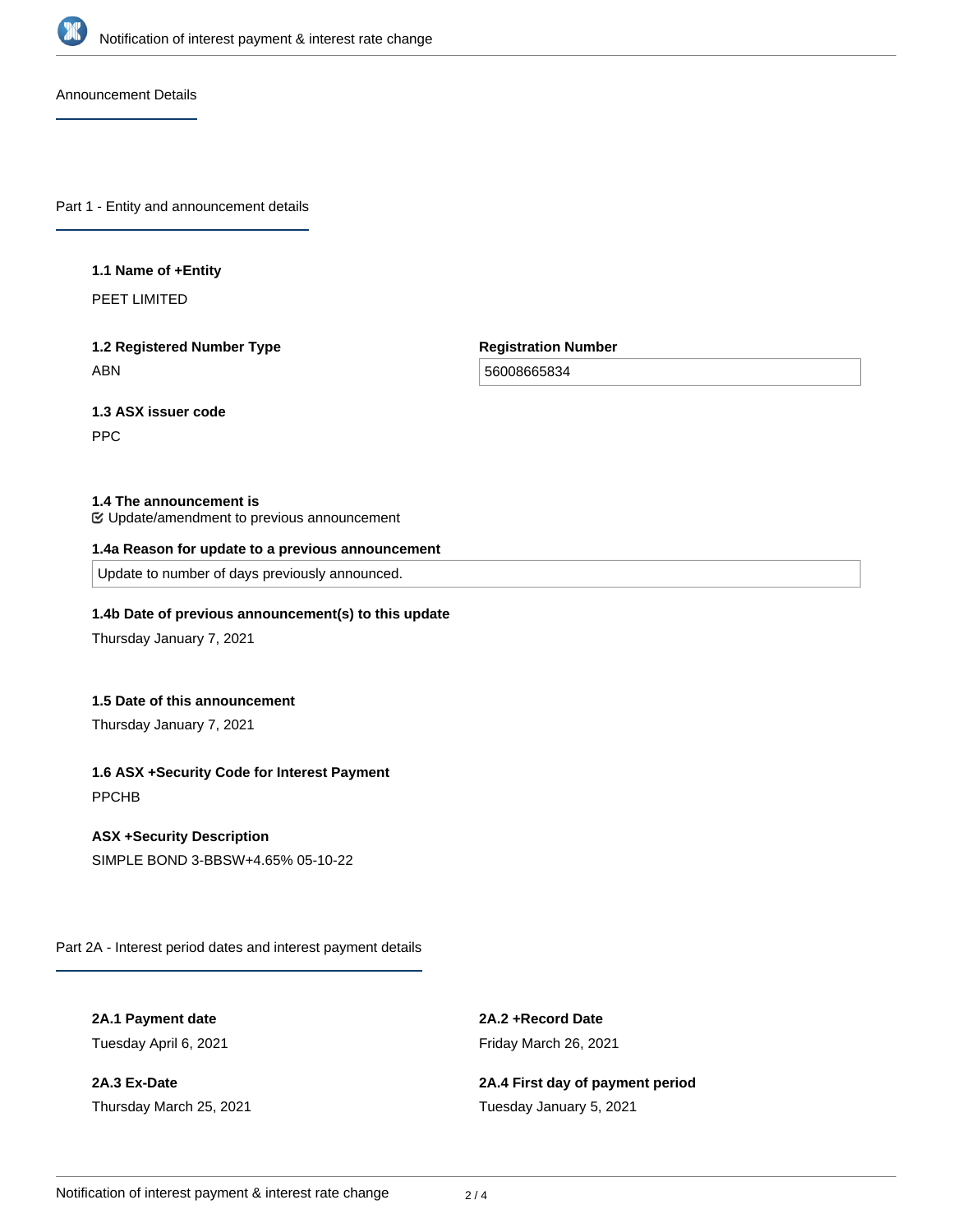| 2A.5 Last day of payment period                                                | 2A.6 Number of days in the payment period                                    |
|--------------------------------------------------------------------------------|------------------------------------------------------------------------------|
| Tuesday April 6, 2021                                                          | 92                                                                           |
| 2A.7 Interest rate expressed as a per annum rate<br>4.666400 %                 | 2A.8 Interest rate pro-rated for the number of days in the<br>payment period |
|                                                                                | 1.176200 %                                                                   |
| 2A.9 Currency in which the interest payment is made<br>("primary currency")    |                                                                              |
| AUD - Australian Dollar                                                        |                                                                              |
| 2A.10 Interest payment amount per +security                                    |                                                                              |
| AUD 1.17620000                                                                 |                                                                              |
| 2A.10(i) Comment on how the interest payment amount per security is calculated |                                                                              |

**2A.11 Are any of the below approvals required for the interest payment before business day 0 of the timetable?**

- **Security holder approval**
- **Court approval**
- **Lodgement of court order with +ASIC**
- **ACCC approval**
- **FIRB approval**
- **Another approval/condition external to the entity required before business day 0 of the timetable for the interest payment.**

No

**2A.12 Is the interest payment franked?** No

**2A.13 Is the interest payment payable in the form of +securities rather than cash?** No

**2A.14 Does the entity have arrangements relating to currency in which the interest payment is paid to security holders that it wishes to disclose to the market?** No

**2A.15 Is there a principal amount payment component payable?** No

Part 3 - Floating rate +securities - details of interest rate applicable to the payment notified in Part 2A

### **3.1 Date interest rate is set**

Wednesday January 6, 2021

#### **3.2 Comments on how the date that interest rate is set is determined**

As per the terms of the replacement Offer Specific Prospectus dated 22 June 2017.

#### **3.3 Interest base rate**

0.0164 %